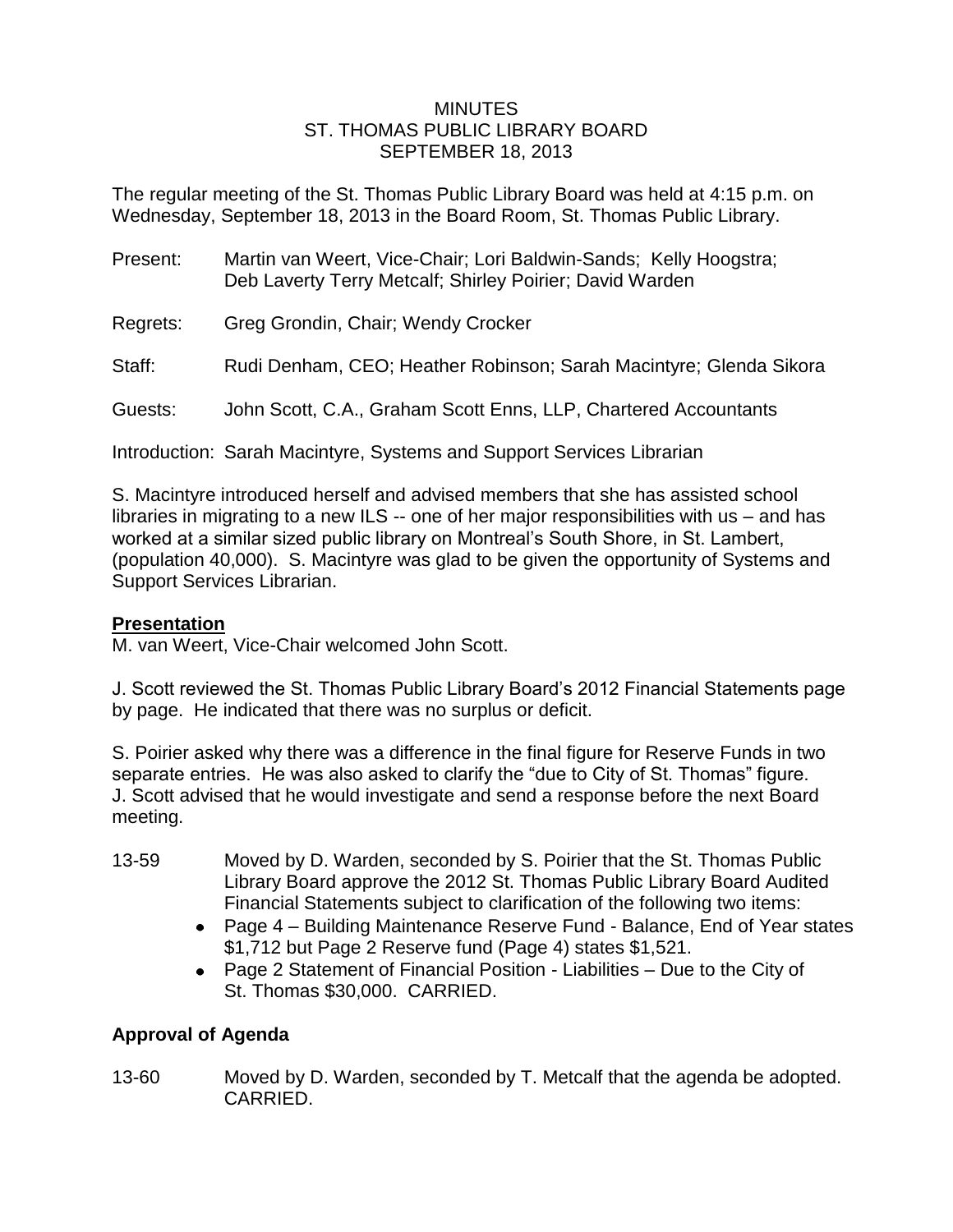**Declaration of Interest** - There was none declared.

## **Minutes of June 19, 2013**

13-61 Moved by T. Metcalf, seconded by S. Poirier that the Minutes of the Meeting of June 19, 2013 be approved. CARRIED.

## **Matters Arising from the Minutes**

The date of the second Staff Development Day will be November 21, 2013.

## **Reports - Staff**

CEO's Report - Received for information.

#### Update

An e-services presentation was promised for the September 2013 Board meeting but was postponed as Ruth Crocker is away and Tyson Macklin could not be here.

D. Laverty, M. van Weert, K. Hoogstra, and S. Poirier volunteered to assist in the Library's Anniversary Committee.

Accreditation Report – Received for information.

A Policy Committee will be held in advance of the next Board meeting to review mandatory policies for accreditation. M. van Weert, T. Metcalf, and S. Poirier volunteered to assist.

Library Activities Report - Received for information.

13-62 Moved by T. Metcalf, seconded by S. Poirier that the St. Thomas Public Library Board approve the closing of the Children's and Teens' Services Department on Friday, October 25, 2013 at 4 p.m. in order to prepare for the annual Haunted Library. CARRIED

#### Update

H. Robinson updated members on the fall programs. S. Poirier commented that a super job was done with the Summer Reading Club. The Staff were wonderful using their own initiatives.

Friends Book Sales Report - Received for information.

The Friends will be having a beer tasting event in the new year. It is safe to assume that the Friends book sales totals will not exceed last year's.

Friends Report - March 2013 - Received for information.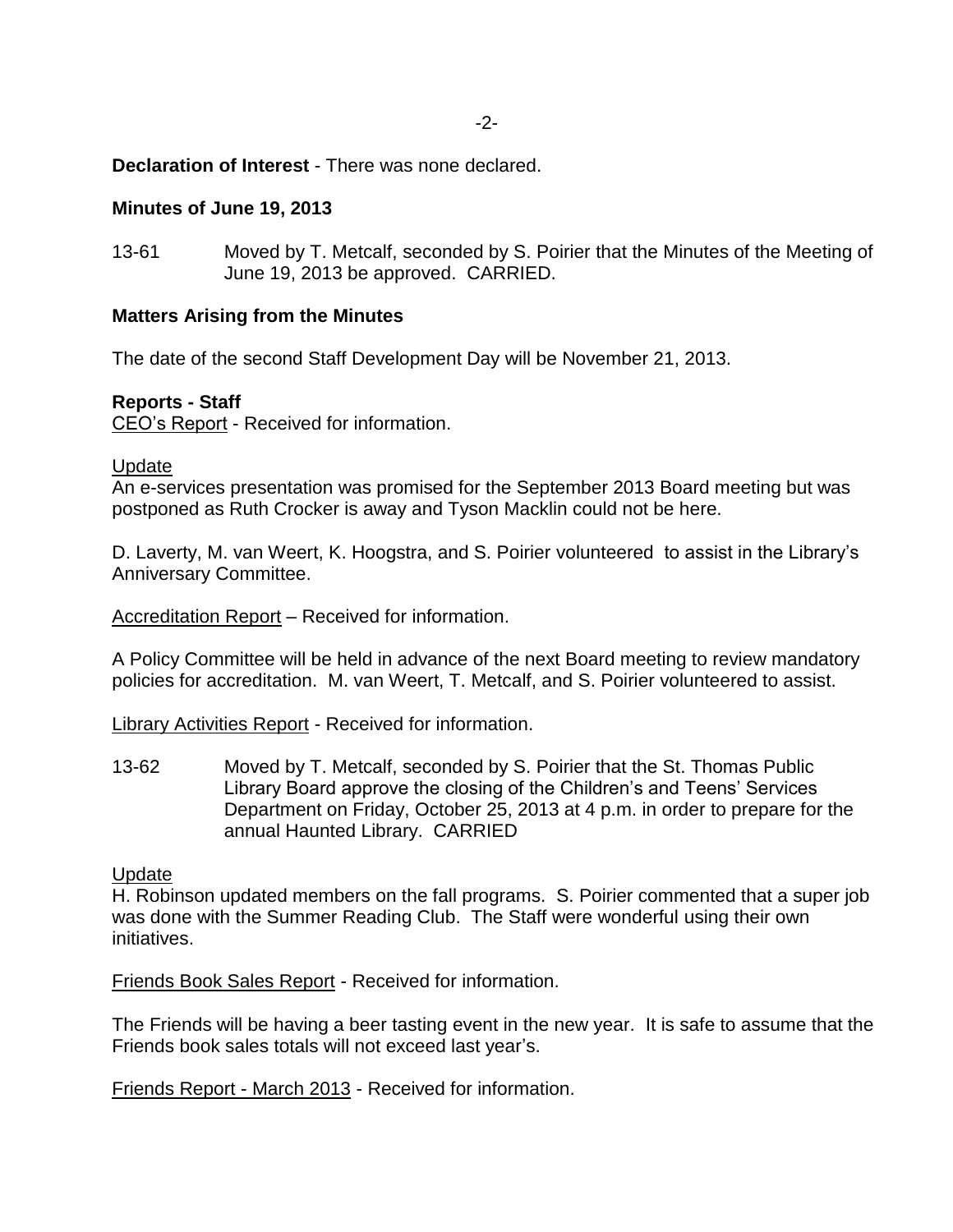# **Reports - Standing Committees**

# Finance and Building and Grounds

13-63 Moved by T. Metcalf, seconded by D. Warden that the St. Thomas Public Library Board approve the Revenue and Expenditure Statement January to August 31, 2013. CARRIED.

# Confirmation of Auditors for 2013

13-64 Moved by T. Metcalf, seconded by S. Poirier that the St. Thomas Public Library Board confirm the appointment of Graham Scott Enns, auditors for the fiscal year 2013. CARRIED.

# Personnel and Public Relations

13-65 Moved by S. Poirier, seconded by K. Hoogstra that the St. Thomas Public Library Board approve the Personnel Committee Minutes of September 11, 2013. CARRIED.

# **Correspondence**

London-Windsor Management Area re: Emergency Alternate Work Location at STPL – Received for information.

This letter was received earlier in the year. We are waiting for their response to a number of issues, such as what constitutes an emergency, and how long would the space be required.

# **Other Business**

Policies – Received for information.

13-66 Moved by T. Metcalf, seconded by D. Warden that the St. Thomas Public Library approve the following policies:

> Job Description – Public Services Librarian Job Description – Adult and E-Services Librarian – withdrawal Job Description - Circulation Services Coordinator Job Description - Cleaner – withdrawal Statutory Holiday – withdrawal Volunteer Volunteer Recognition – withdrawal Community Service Order Program – withdrawal Dogs in the Library Personal Assistance Dogs – withdrawal